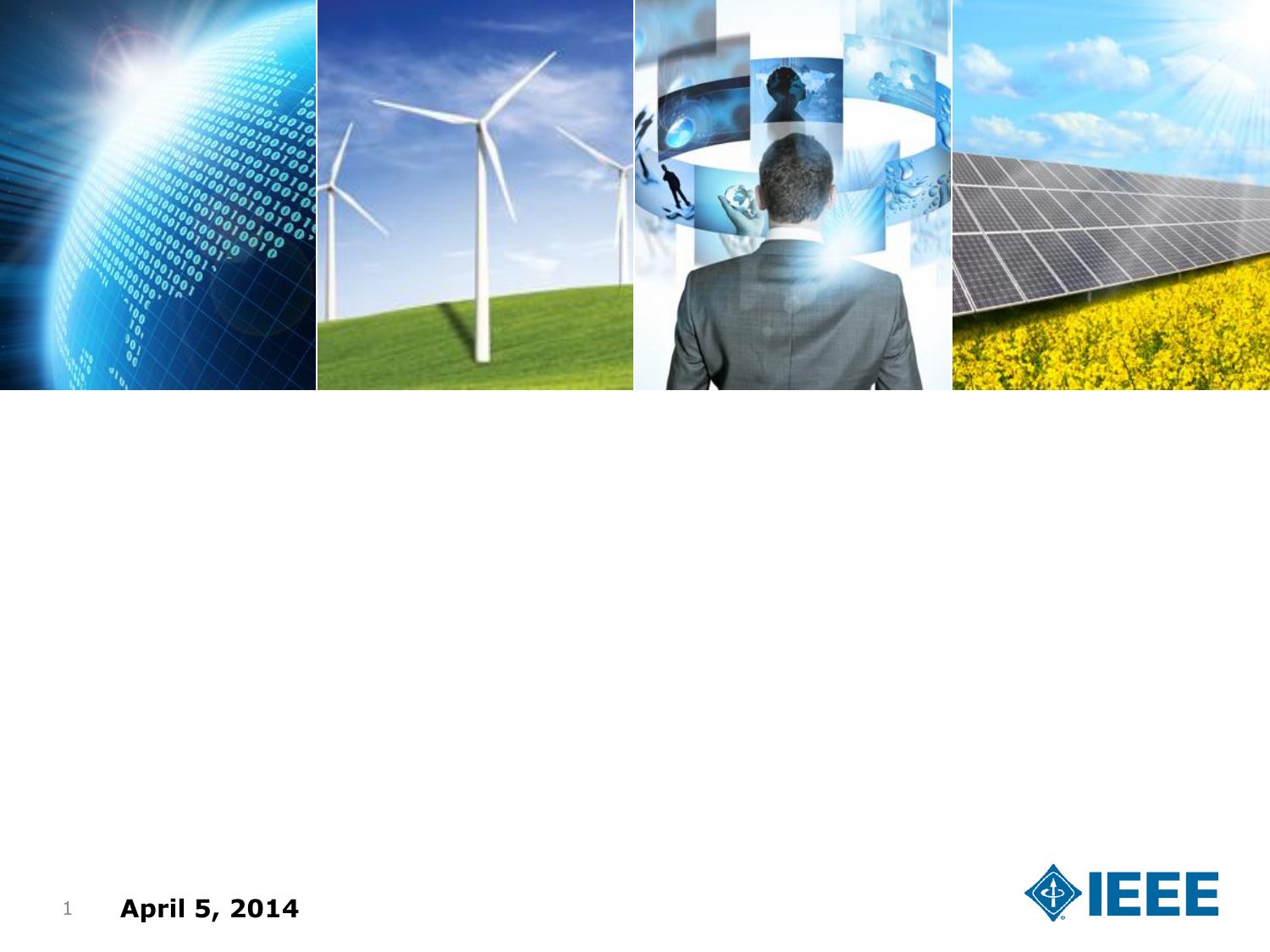## **R8 News December Issue**

## ▶ 12 pages, 44 articles and 45 photographs

- This issue covers several major activities in the Region: 101st IEEE Region 8 committee meeting in Sarajevo, 50<sup>th</sup> anniversary of the Germany Section, and the rebrand of the GOLD AG to Young Professional AG.
- We also have the Krka-Sibenik electric power system IEEE Milestone event in Croatia and wonderful events from different Sections and **Chapters**
- Besides, we have the Student and Young Professional Congress 2014 coming which will be hosted in Krakow, Poland

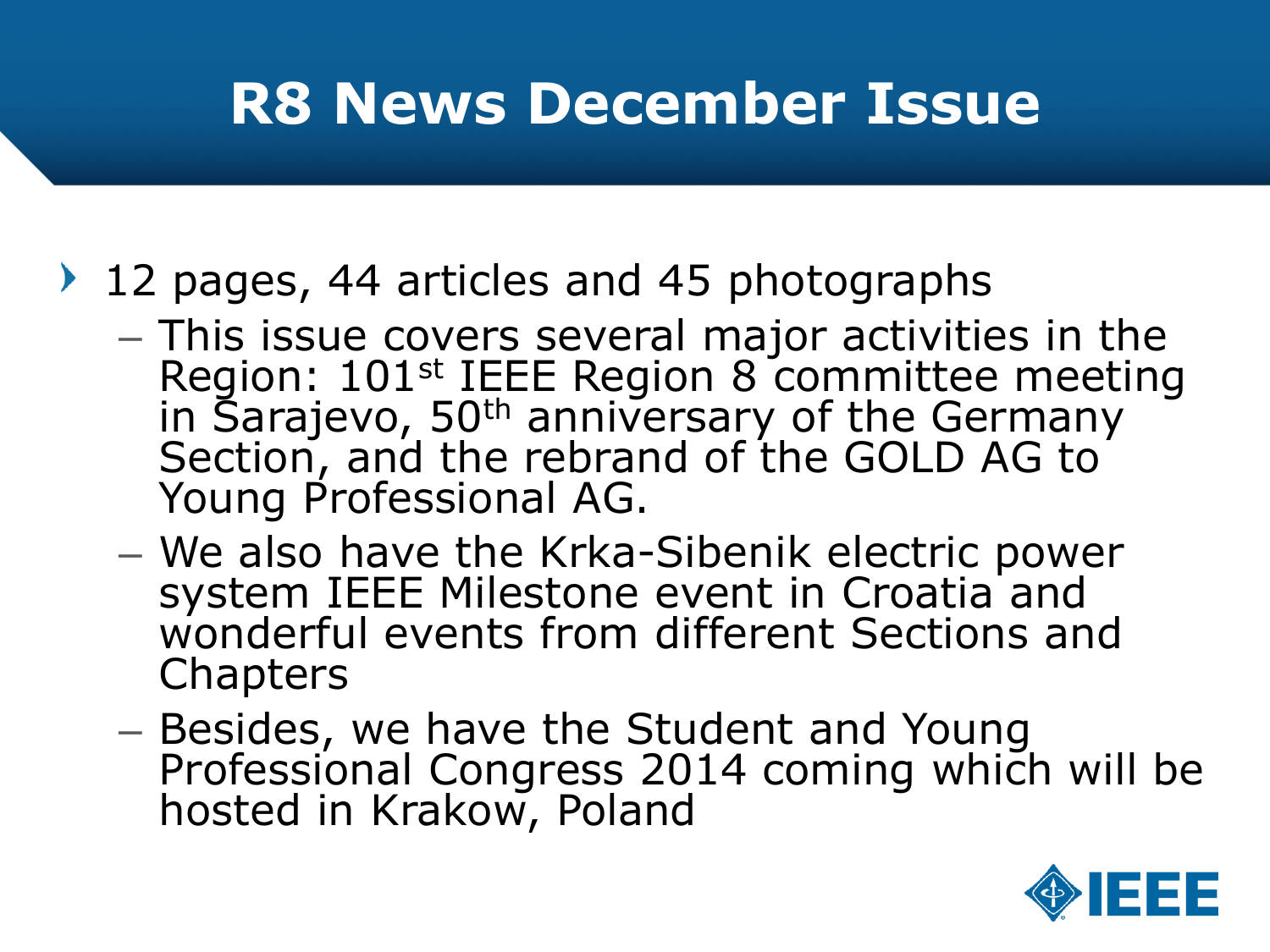## **R8 News April Issue**

- 8 pages, 33 articles and 36 photographs
	- Region8 recommendations to the Sections Congress 2014 which will be hosted in Amsterdam, Netherlands, at the Rai Convention Center, from 22 to 24 August 2014
	- The IEEE Awards Board has announced the 2014 IEEE Medal and Recognition recipients where Region8 members have a great success this year. The honor ceremony will be held during the IEEE Sections Congress 2014
	- The Student and Young Professional Congress (SYP) 2014 will be hosted by AGH University of Science and Technology in Krakow, Poland